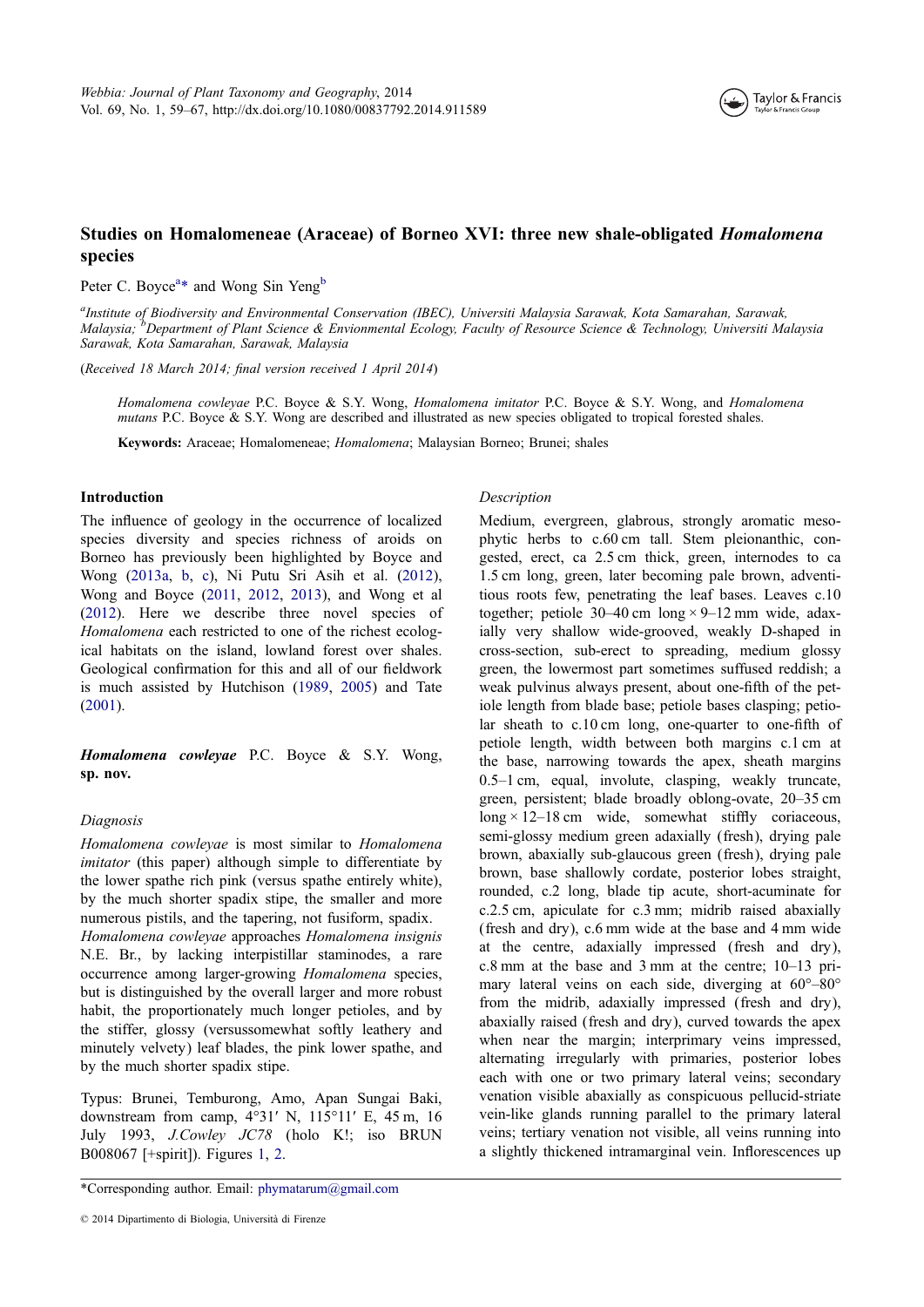<span id="page-1-0"></span>

Figure 1. Homalomena cowleyae P.C. Boyce & S.Y. Wong. Isotype specimen: Brunei, Temburong, Amo, Apan Sungai Baki, downstream from camp, 4°31′N 115°11′E, 45 m, 16 July 1993, *J.Cowley JC78* (BRUN B008067). Photo credits © BRUN Herbarium, Sungai Liang Brunei, used with permission.

to five together in a simple sympodium, erect at anthesis, when strongly fragrant of coconut, each subtended by a prophyll,  $3-5$  cm long; peduncle  $11-15$  cm long  $\times$  c.4 mm wide, semi-glossy medium green. Spathe c.7 cm long, lowermost part of lower spathe pale green, the remainder externally rich pink, internally somewhat paler, lower part of spathe limb suffused pale pink, the remainder white except for the bright green terminal rostrum; lower spathe ovoid-ellipsoid,  $4-4.5$  cm long  $\times$  2 cm wide at staminate anthesis, constricted at the junction of the spathe limb, the constriction coinciding with the

lower-part of the staminate flower zone, spathe limb about half the length of the lower spathe, c.2.3 cm long  $\times$ 2 cm wide at pistillate anthesis, mucro c.5 mm long. Spadix almost equal to spathe at pistillate anthesis, c.6.6 cm long, elongate-cylindrical, narrowing in the lower part of staminate zone coinciding with the constriction of the spathe; stipe c.3 mm long  $\times$  3 mm wide, oblique-cylindrical, lime green; pistillate zone c.1.6 cm long  $\times$  5 mm wide, about one-third length of spadix, weakly fusiform; ovary c.1.1 mm tall, shortly cylindrical, pale creamy white; stigma c.1.5 mm in diameter,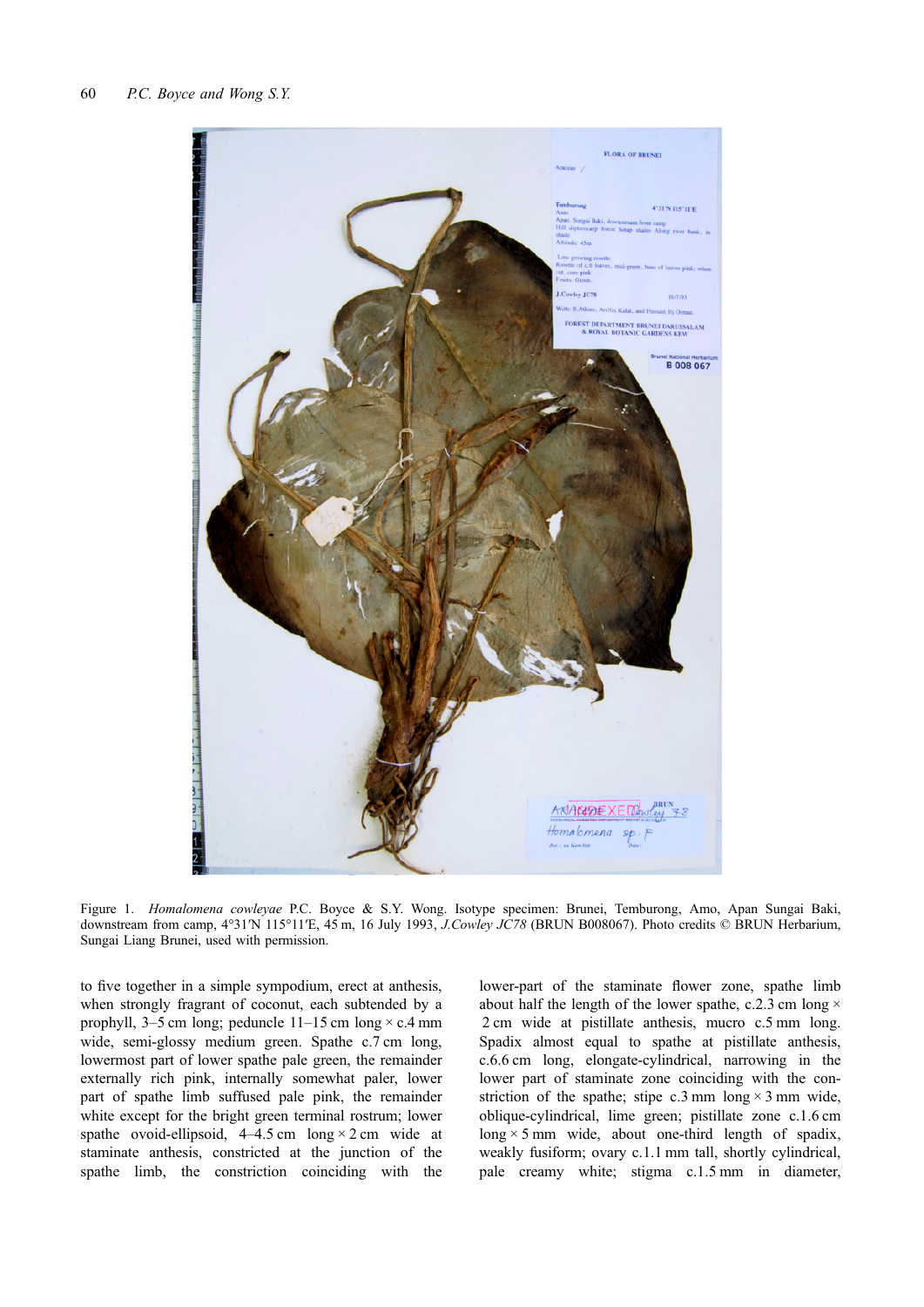<span id="page-2-0"></span>

Figure 2. (A–E) Homalomena cowleyae P.C. Boyce, S.Y. Wong & Y.C. Hoe. (A, B) Plants in habitat, Mulu N.P. (C) Emerging inflorescences. Note the distinctive spathe limb colouration. (D) Inflorescences at onset of staminate anthesis, (nearside spathe artificially removed). Note that the interstice staminodes, visible in have been consumed. The orange-red frass is excrement for the beetles that ate the staminodes. (E) Spadix at pistillate anthesis, spathe artificially removed. Note that the pistillate flowers lack interpistillar staminodes. Note, too, the well-developed zone of staminodes at the interstice between the pistillate and staminate flower zones. All from Hoe Yin Chen et al. AR-3704. Photo credits: © Hoe Yin Chen, used with permission.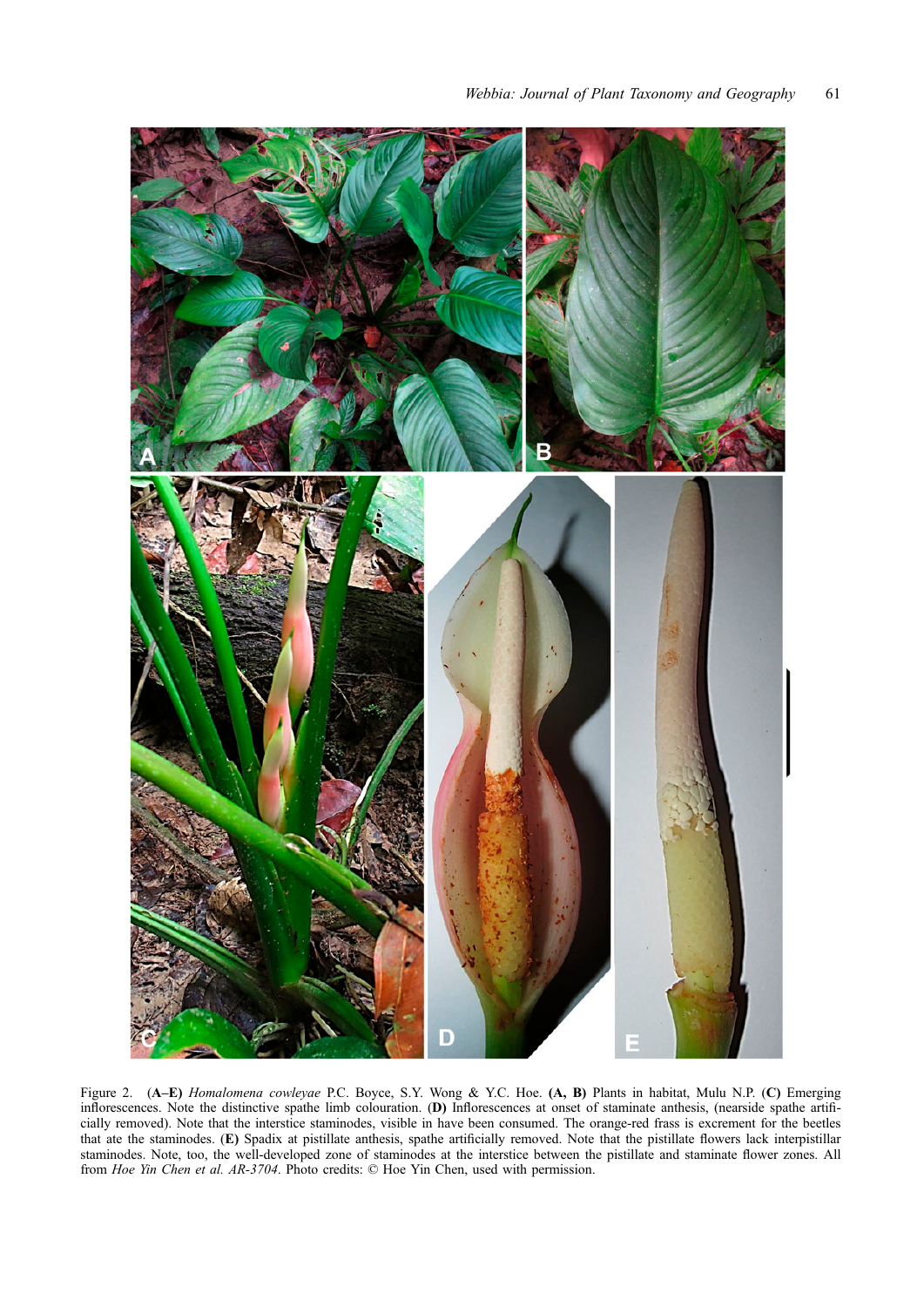rounded, overtopping ovary, densely arranged, wet and glossy-grey when fresh; style barely differentiated; interstice c.6 mm  $\log \times 7$  mm wide, densely clothed with irregularly polygonal-globose staminodes, these c.2 mm long, waxy white; staminate zone tapering-cylindrical, c.4 cm  $\log$  × 4 mm wide (widest part), about one-half length of spadix; staminate flowers, dirty-white to slightly pinkish, c.3.5 mm diameter, regularly polygonal, comprising four or five truncate stamens, each overtopped by large and flat connective tissues, turning pale brown in alcohol. Infructescences not seen.

# Distribution

Homalomena cowleyae is restricted to Setap shales in Brunei and across the Sarawak border in Limbang. Plants occur as scattered individuals or in small groups, and are decidedly uncommon.

# Ecology

Homalomena cowleyae occurs along riverbanks above the flood levels under lowland humid mixed dipterocarp forest on Setap shales, at an altitude of about 40–50 m.

#### Eponymy

Named for Jill Cowley, formerly of the Herbarium, Royal Botanic Gardens, Kew, where she specialized in Zingiberaceae, in particular Roscoea.

# Notes

Homalomena cowleyae has potential as an ornamental plant although given its apparent wild scarcity, introduction into tissue culture should be attempted.

# Other collections seen

Malaysia, Sarawak, Miri, Marudi, Long Lama, Mulu N.P., trail to Paku Waterfall, Sungai Paku waterfall, 04°02'11.8" N, 114°49'45.0" E, 10 December 2011, *Hoe* Yin Chen et al. AR-3704 (SAR); Sarawak, Miri, Marudi, Long Lama, Mulu N.P., Long Langsat, Sungai Langsat, draining into the Sungai Tutoh, 04°01'12.4" N, 114°49′06.6" E, 13 March 2012, P.C. Boyce & Wong Sin Yeng AR-3802 (SAR, SBC).

Homalomena imitator P.C. Boyce & S.Y. Wong, sp. nov.

#### Diagnosis

Homalomena imitator is most similar to H. cowleyae (this paper) but differentiated by the elongated, hypogeal to sub-epigeal rhizome-like stem, entirely white spathes (versus lower spathe rich pink), also by the proportionately longer spadix stipe, the larger and less numerous pistils, and by the fusiform (versus cylindric-tapering) spadix.

Typus: Malaysian Borneo, Sarawak, Kapit, Taman Rekreasi Sebabai, 01°56ʹ45.6ʺ N, 112°54ʹ16.8ʺ E, 3 April 2009, P. C. Boyce & Wong Sin Yeng AR-2425 (holo SAR!; iso SBC!). Figure 3.

# **Description**

Medium-sized, evergreen, gla[br](#page-4-0)ous, strongly aromatic mesophytic herbs to c.40 cm tall. Stem pleionanthic, initially erect, later creeping-elongated, c.2 cm thick, internodes to c.2.5 cm long, green to reddish; adventitious roots many, penetrating the leaf bases, and also produced from shoots arising from older, otherwise leafless portions of the stem. Leaves about six together; petiole  $20-25$  cm long  $\times$  c.10 mm wide, sub-erect to spreading, bases weakly clasping, D-shaped in cross-section, adaxially very shallow wide-grooved, medium semi-glossy green, the lowermost part suffused dark glossy red; pulvinus very weak, one-third to one-half of petiole length from blade base; petiolar sheath to c.10 cm long, about one-third of petiole length, margins 0.5–1 cm long, equal, involute, mostly open c.1 cm apart at the base, narrowing towards the apex, weakly truncate, green, persistent; blade ovate-elliptic,  $15-28$  cm long  $\times$  9–11 cm wide, somewhat softly coriaceous, semi-glossy to somewhat satiny medium green adaxially (fresh), drying medium brown, abaxially paler green (fresh), drying pale brown, base cuneate, blade tip somewhat obtuse, shortacuminate for c.2.5 cm, apiculate for c.4 mm; midrib raised abaxially (fresh and dry), c.5 mm wide at the base and 3 mm wide at the centre, adaxially flush to weakly impressed (fresh and dry), c.6 mm at the base and 3 mm at the centre; primary lateral veins about seven on each side, diverging at  $60^{\circ} - 80^{\circ}$  from the midrib, adaxially impressed (fresh and dry), abaxially raised (fresh and dry), curved towards the apex when near the margin; interprimary veins impressed, weaker than and alternating rather regularly with primaries; secondary venation visible abaxially as conspicuous pellucid-striate vein-like glands running parallel to the primary lateral veins; tertiary venation not visible, all veins running into a slightly thickened intramarginal vein. Inflorescences up to five together in a simple sympodium, erect at anthesis, each subtended by a 2–4 cm long prophyll; peduncle  $11-16$  cm long  $\times$  c.4 mm wide, semi-glossy medium green. Spathe c.11 cm long, white with the basal-most part of the lower spathe flushed lime green and the terminal rostrum green; lower spathe ovoid-ellipsoid, c.3 cm  $\log \times 1.5$  cm wide at staminate anthesis, constricted at the junction of the spathe limb, the constriction coinciding with the lower-part of the staminate flower zone, spathe limb sub-equalling the length of the lower spathe, c.2.3 cm long  $\times$  2 cm wide at pistillate anthesis, mucro c.5 mm long. Spadix almost equal to spathe at pistillate anthesis, c.6 cm long, elongate-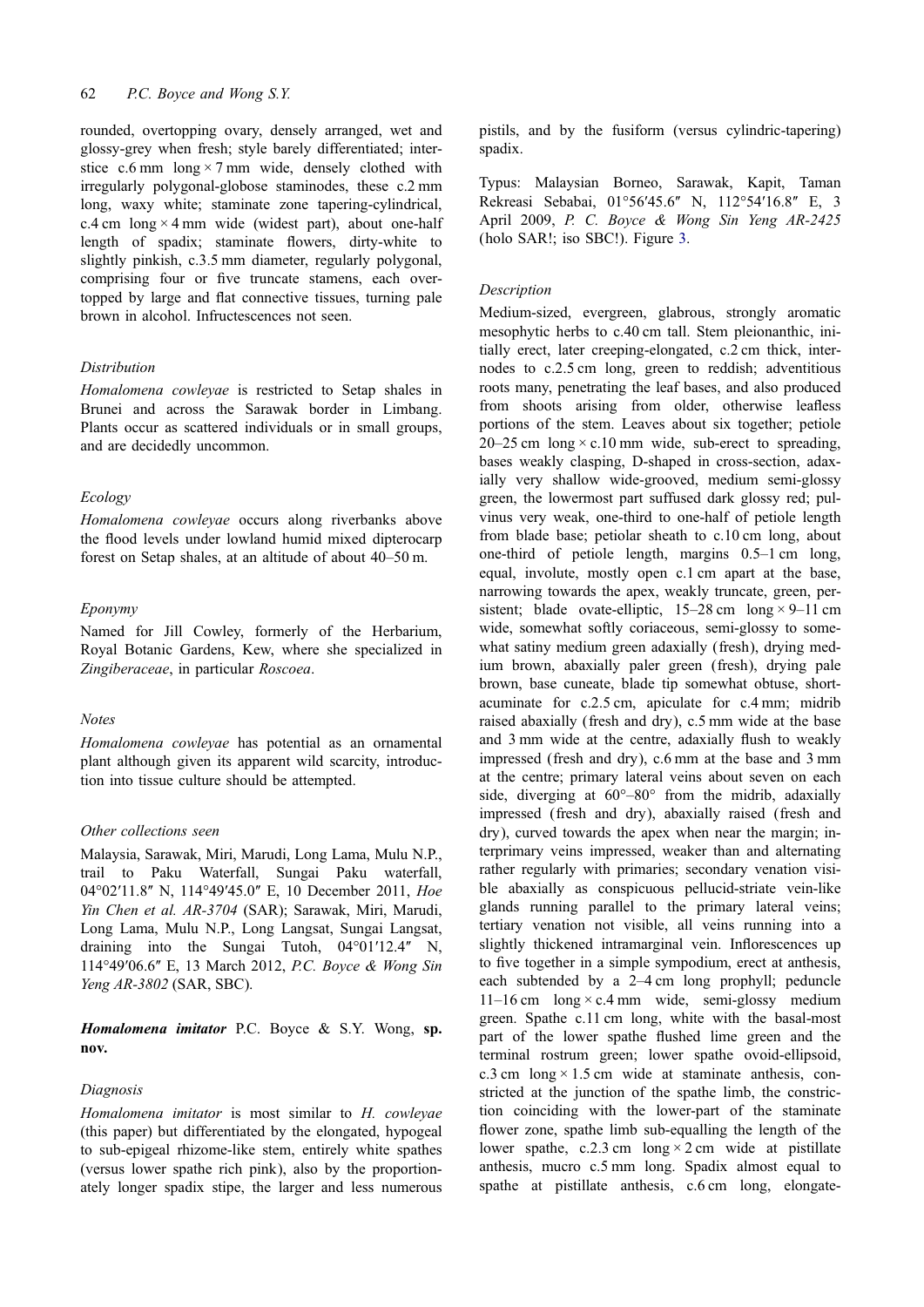<span id="page-4-0"></span>

Figure 3. (A–F) Homalomena imitator P.C. Boyce & S.Y. Wong. (A) Plants in Type habitat, Kapit. (B) Mature leaf blade are part of petiole. Note that the blade lacks posterior lobes. (C) Detail of the leaf blade abaxial venation, showing the translucent gland-like veins. (D) Emerging inflorescences. Note the wholly white spathes. (E) Inflorescence just prior to anthesis. (F) Spadix at pistillate anthesis, spathe artificially removed. Note that the pistillate flowers lack interpistillar staminodes. Note, too, the well-developed zone of staminodes at the interstice between the pistillate and staminate flower zones. (G) Detail of the interstice. All from P.C. Boyce & Wong Sin Yeng AR-2425. Photo credits: © P. C. Boyce.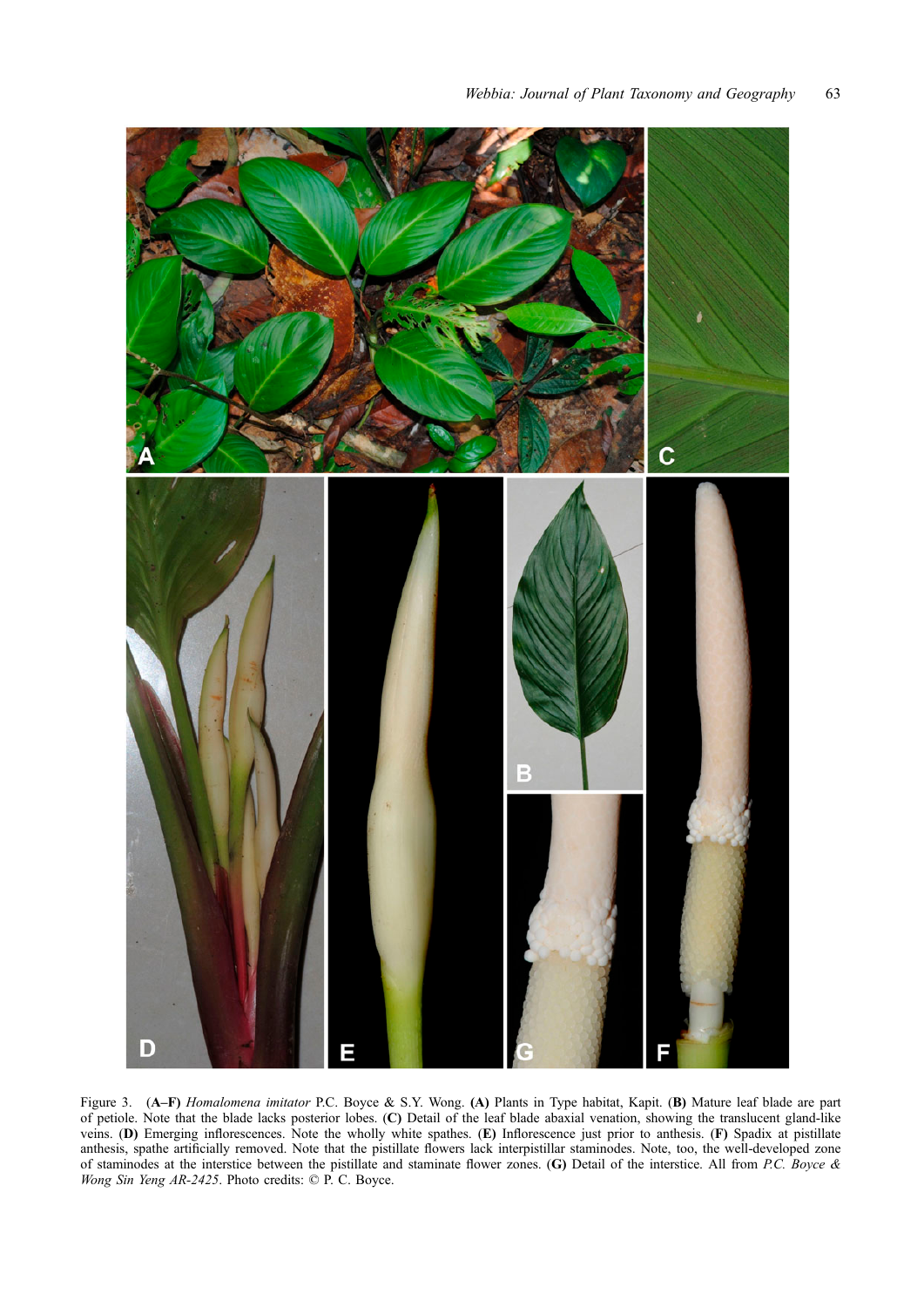cylindrical-fusiform, narrowing in the lower part of staminate zone coinciding with the constriction of the spathe; stipe  $c.6$  mm long  $\times$  3 mm wide, compressedcylindrical, glossy white; pistillate zone c.1.6 cm long  $\times$ 5 mm wide, about one-third length of spadix, compressed cylindrical; ovary c.1.2 mm tall, shortly cylindrical, pale creamy white; stigma c.1 mm in diameter, capitaterounded, overtopping ovary, wet and glossy-grey when fresh, pale brown in alcohol; style barely differentiated; interstice c.6 mm long  $\times$  7 mm wide, densely clothed with irregularly polygonal-globose staminodes, these c.2 mm long, waxy white; staminate zone fusiform c.3.3 cm long  $\times$  4 mm wide (widest part), about half length of spadix; staminate flowers, white, 2.5–4 mm diameter, rather equally polygonal, comprising four or five truncate stamens, each overtopped by large and flat connective tissues, turning pale brown in alcohol. Infructescences not seen.

# Distribution

Homalomena imitator is so far known only from the Type locality, where it is scattered although not notably rare.

# Ecology

Homalomena imitator grows on steep slopes of somewhat open per-humid lowland gallery forest over shales at about 50 m above sea level.

# Etymology

From Latin, imitator (masc.), a mimic or impersonator, and here used to reflect on the similarity of this species to H. cowleyae.

# **Notes**

Homalomena cowleyae and H. imitator are very probably part of the widespread and taxonomically rich Homalomena insignis complex, sharing with species in this complex no interpistillar staminodes, leaf blades with little or no posterior lobe development, and a lower spathe exceeding, or at least equalling, the spathe limb in length. Other species are the limestone-obligated Homalomena sarawakensis Ridl. (northwest Sarawak), granite-associated Homalomena lunduensis Furtado (northwest Sarwak), sandstonerestricted H. intermedia Ridl. (northwest Sarawak), granite-favouring low-altitude Homalomena gillii Furtado (Kinabalau) and high-elevation Homalomena kinabaluensis Furtado, and Homalomena schismatoglottoides Engl. and Homalomena nieuwenhuisii Engl. ex Alderw., neither of which is specifically located but both originate from the geologically diverse upper reaches of the Kapaus river of northwest Kalimantan.

Homalomena mutans P.C. Boyce & S.Y. Wong, sp. nov.

#### Diagnosis

By the matte dark green leaves with sparse extrafloral nectaries Homalomena mutans most resembles Homalomena sengkenyang P.C. Boyce, S.Y. Wong & Fasih., from which it may be distinguished by the red or yellow (not green) pistils, and by the persistent or only slightly marginally-marcescent (not entirely marcescentdegrading) petiolar sheathes. From all other species of the Homalomena Hanneae complex H. sengkenyang and H. mutans together are distinguished by the matte medium to dark green leaf blades with sparse extrafloral nectaries.

Type: Malaysian Borneo, Sarawak, Kapit Taman Rekreasi Sebabai, 01°56ʹ45.6ʺ N, 112°54ʹ16.8ʺ E, 16 March 2005, P.C. Boyce, Jeland ak Kisai & Jepom ak Tisai AR-1086 (holo SAR!; iso SBC!). Figure 4.

#### Description

Medium, evergreen, glabrous, strongly aromatic [\(](#page-6-0)juniperus/ mango resin) weakly clumping mesophytic herbs to c.50 cm tall. Stem pleionanthic, erect to somewhat ascending, c.2.5 cm thick, internodes to c.2 cm long, matte medium green or matte deep red, adventitious roots plentiful, often penetrating the leaf bases. Leaves about 10 together; petiole terete, erect, 25–30 cm long, medium matte green or matte red, bases clasping; pulvinus obscure, c.2.5 cm long, about two-thirds along petiole length; petiolar sheath c.19–13 cm long, about one-quarter of petiole length, slightly unequal, decurrent at apex, margin erect to somewhat incurved, persistent; blade narrowly triangular-sagittate, 10–26 cm long  $\times$  8–13 cm wide, thinly leathery, matte dark green adaxially (fresh) with a few scattered darker glands, drying medium olive-brown, abaxially pale green (fresh), drying medium brown, base shallowly and narrowly, cordate, posterior lobes short, straight, ovato-triangular 1–3 cm long, tip acute, acuminate for c.2 cm thence tubular-apiculate for c.3–5 mm; midrib raised abaxially (fresh and dry), green when fresh, drying reddish brown, adaxially sunken slightly into blade, c.2 mm wide; primary lateral veins seven to nine on each side, diverging at 30°–80° from the midrib, adaxially slightly impressed, almost flush with blade when dry, abaxially slightly raised (fresh and dry), distal-most veins curved slightly towards the apex when near the margin; interprimary veins about half width of the primary lateral veins, alternating irregularly with primaries; secondary venation very obscure, striate; tertiary venation not visible, all veins running into a slightly thickened intramarginal vein. Inflorescences up to seven together in a simple synflorescence, erect and smelling powerfully of anise at anthesis, declinate during fruiting, each subtended by prophyll, to c.14 cm long soon marcescent, peduncle to c.13 cm long  $\times$  c.3 mm diameter, matte medium green or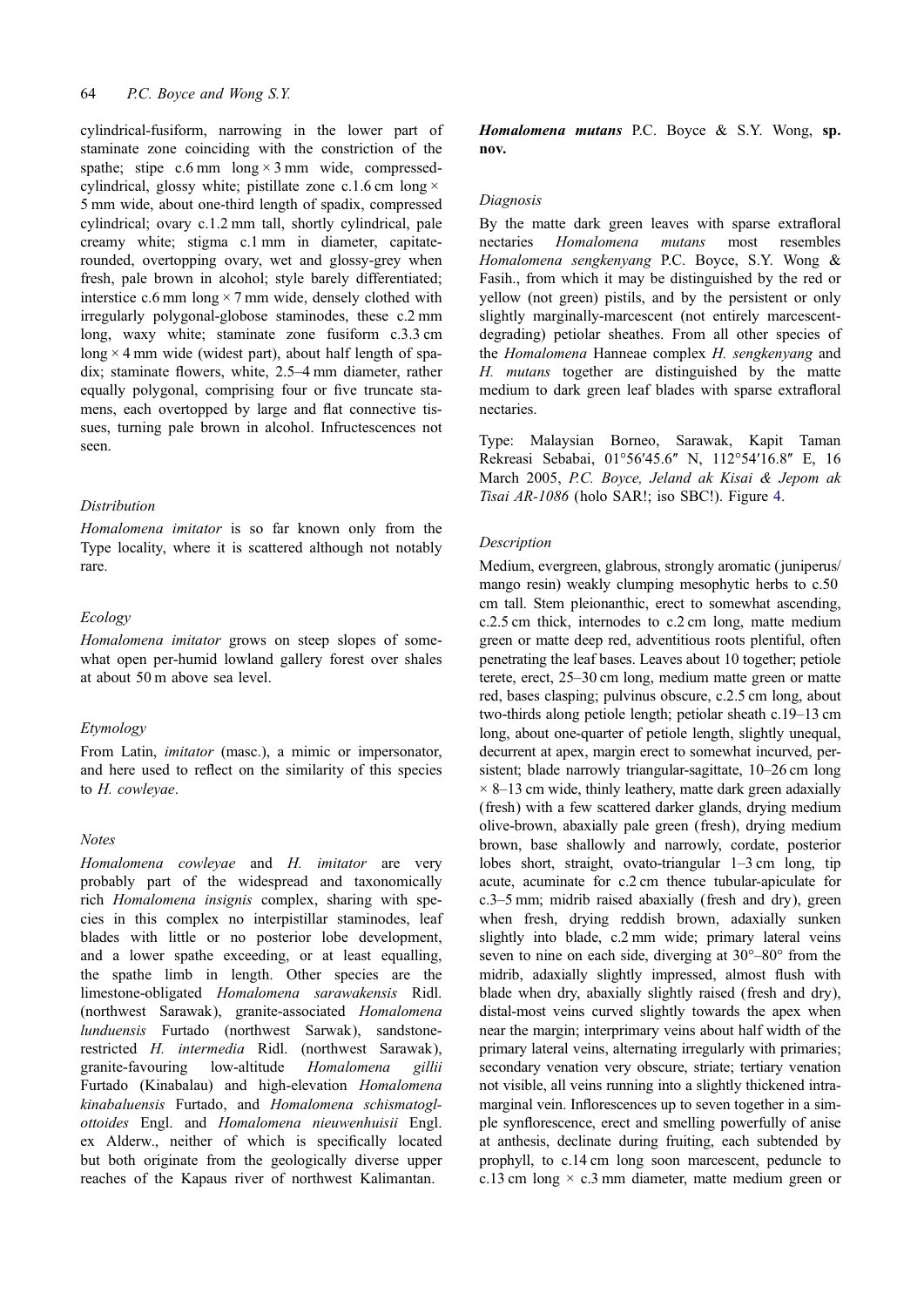<span id="page-6-0"></span>

Figure 4. (A–H) Homalomena mutans P.C. Boyce & S.Y. Wong. (A, B) Plants in Type habitat, Kapit. The larger, quilted leaves in the front of belong to an undescribed species of *Homalomena*. (C) Detail of the bases of infructescence peduncles. (D) Synflorescence, development is spiral from left to right. The open inflorescence is at late staminate anthesis, and has released pollen. The next most mature inflorescence is immediately to the right. (E) Flowering plant viewed from above with developing infructescences to the front, a post-anthesis inflorescence (with the spathe becoming pink) in the middle, and a freshly opened inflorescence at the back. (F) Two inflorescences from the same individual. Inflorescence on the left is at the end of staminate anthesis. Note the spathe colour, and shed pollen. On the right at pistillate anthesis. Note the different spathe shape and colour. G. & H. Spadix from the two colour morphs at onset of staminate anthesis, spathe artificially removed. I. Detail of the staminate flower zone with pollen being released. A, C-H from P. C. Boyce & Wong Sin Yeng AR-1782; B from P. C. Boyce et al. AR-875 Photo credits: © P. C. Boyce.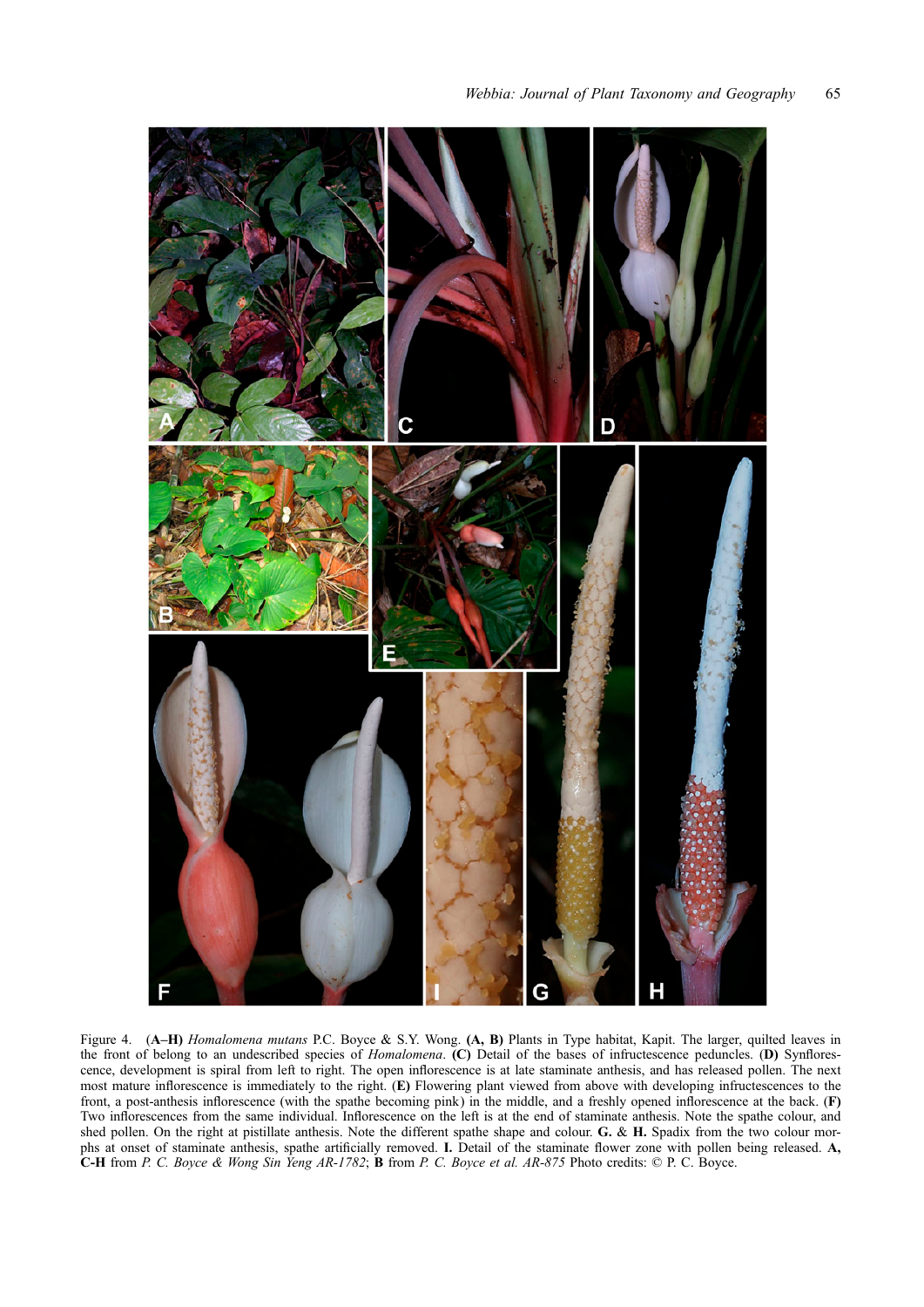<span id="page-7-0"></span>matte red. Spathe 10–13 cm long, tightly furled before anthesis, at pistillate anthesis lower spathe inflating to become ellipsoid-globose, and spathe limb loosening, then opening wide, at staminate anthesis lower spathe becoming narrower and spathe limb also narrowing; entire spathe white at pistillate anthesis; lower spathe ovoid-ellipsoid, 3–3.5 cm long, constricted at the junction of the spathe limb, the constriction coinciding with junction of the staminate and pistillate flower zones; spathe limb ovato-triangular, c.7–6.5 cm long  $\times$  c.2.5 cm wide (at pistillate anthesis), apex mucronate to c.4 mm long. Spadix sub-equalling the spathe, c.9–9.5 cm long, stipitate; stipe c.3 mm long  $\times$  2 mm diameter, weakly obconical, glossy pale green; pistillate flower zone c.3 cm long  $\times$  c.1 cm wide, about one-third length of spadix, fusiform; pistils c.1.5 mm  $\times$  0.75 mm, densely arranged, globose, bright yellow or bright red, red pistils always associated with plants with red peduncles and petioles; stigma capitate, slightly exceeding the ovary, translucent greyish white, each pistil associated with one interpistillar staminode; interpistillar staminodes clavate with a faint central depression, on a slender stipe c.1 mm diameter, sub-equalling the associated pistil, waxy white; interstice to c.1 cm long  $\times$  1 cm wide, contiguous with and equalling diameter of pistillate flower zone, covered with large scattered staminodes, these intergrading to the lowermost fertile flowers of the staminate flower zone; staminate flower zone to c.5 cm long, c.1/3 length of spadix; staminate flowers c.3 mm  $\times$  3 mm trapezoid, comprising three to five truncate stamens, each overtopped by a large, flat connective. Infructescence declinate, spathe entirely persistent, deep reddish, peduncle matte dark green or matte dark red, with paler longitudinal striae. Fruits and seeds not observed.

#### Distribution

Homalomena mutans is known only from forest remnants in the environs of Kapit town. Extensive fieldwork in the greater surrounding area as far as Batang Balleh to the east and Pelagus to the north has failed to locate further populations of this species, although one of its associated species, H. ibanorum, commonly occurs throughout this area.

#### Ecology

Homalomena mutans forms extensive patches, often intermixed with Homalomena ibanorum S.Y. Wong & P.C. Boyce and an as yet to be described species of the Homalomena Hanneae Complex, on open areas of the floor of humid to per-humid lowland dipterocarp forest over shales at between 50 and 100 m.

# Etymology

From Latin, mutans (masc.), changing, used in reference to both the manner in which the spathe changes colour as anthesis proceeds, and also by way of allusion to the two distinct pistil colour morphs occurring within a population.

#### Notes

In sharing matte dark green leaves with rather few and scattered glands H. mutans is evidently allied to H. sengkenyang P.C. Boyce, S.Y. Wong & Fasih., a species so far known only from alluvial shales at Batang Ai (Boyce et al., 2010).

In the Key presented in Wong et al  $(2013)$  H. mutans will track to couplet  $3 - H$ . sengkenyang, but may be distinguished as per the above diagnosis.

#### Other collections seen

Malaysia, Sarawak, Kapit, Taman Rekreasi Sebabai, 01°56′45.6" N, 112°54′16.8" E, 13 December 2004, P.C. Boyce, Jeland ak Kisai & M. Gibernau AR-866 (SAR, SBC) & P.C.Boyce, Jeland ak Kisai & M.Gibernau AR-875 (SAR, SBC); Sarawak, Kapit, Taman Rekreasi Sebabai, 01°56'45.6" N, 112°54'16.8" E, 16 March 2005, P.C. Boyce, Jeland ak Kisai & Jepom ak Tisai AR-1099 (SAR, SBC); Sarawak, Kapit, Taman Rekreasi Sebabai, 01°56'45.6" N, 112°54'16.8" E, 18 April 2006, P.C. Boyce, Jeland ak Kisai & Wong Sin Yeng AR-1781 (SAR, SBC) & P.C. Boyce, Jeland ak Kisai & Wong Sin Yeng AR-1782 (SAR, SBC); Sarawak, Kapit, Kapit town, Sungai Tapang, 02°00'49.2" N, 112°56'16.3" E, 28 August 2011, P.C. Boyce & Wong Sin Yeng AR-3630 (SAR, SBC).

## Acknowledgements

This is part of an ongoing research programme funded by the Ministry of Education Malaysia by the Niche Research Grant Scheme Vote No. NRGS/1089/2013-(03) and by Fundamental Research Grant Scheme Vote No. FRGS/STWN10(01)985/2013 (26). Fieldwork was most recently under Sarawak Forestry Department Permission to Conduct Research on Biological Resources – Permit No. NCCD.907,4.4(J|d.9)-69 and Park Permit No. 140/2013. The collaboration and support of the Sarawak Forestry Department and the Sarawak Biodiversity Centre are gratefully acknowledged.

#### References

- Ni Putu Sri Asih, Kurniawan A, Boyce PC. 2012. Studies on Homalomeneae (Araceae) of Borneo XII – Homalomena tirtae, a new species from Kalimantan Timur, Indonesian Borneo, and notes on the Homalomena Borneensis Complex. Willdenowia. 42:241–246.
- Boyce PC, Wong SY. 2013a. Studies on Schismatoglottideae (Araceae) of Borneo XXIII: Piptospatha colata and P. deceptrix, taxonomic novelties from Borneo. Gard. Bull. Singapore. 65(1):7–17.
- Boyce PC, Wong SY. 2013b. Studies on Schismatoglottideae (Araceae) of Borneo XXII: The enigmatic Aridarum montanum Ridl. refound. Gard. Bull. Singapore. 65(1):1-5.